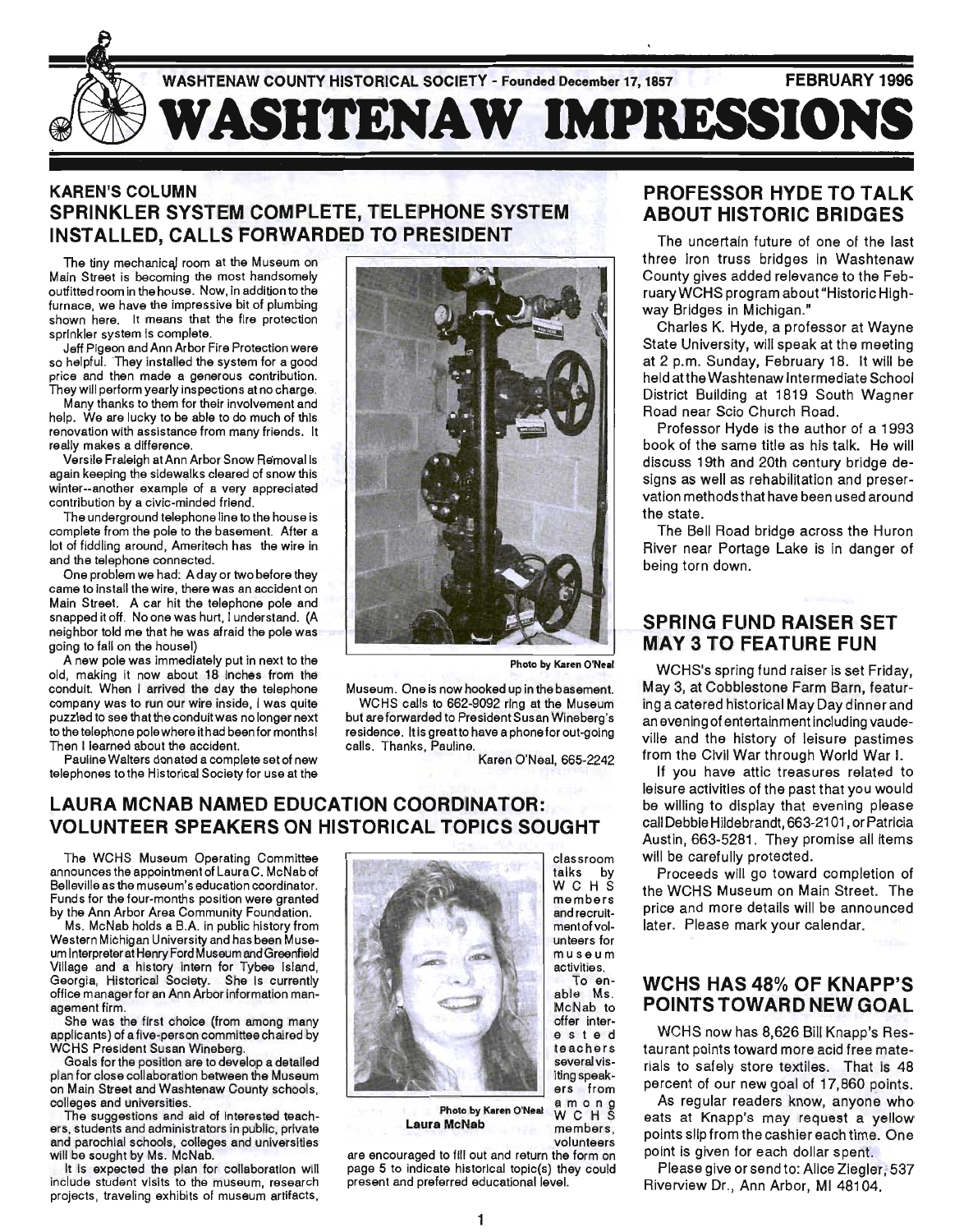# **STEPPING STONE A CLUE TO LOST HISTORY**

In the late summer of 1980 some University students were refurbishing their fraternity house which had been recently acquired from another fraternity.

At the entrance was a stepping stone with the initials of the former fraternity carved on it. Upon picking it up they discovered a beautiful Hebrew engraving on the underside with the date 1853.

Little did they realize they were looking at evidence of a lost chapter of Ann Arbor history.

Helen Aminoff who researched that history shared the story with the November WCHS audience at Bentley Library.

"The students didn't know what to do with the stone so they took it over to Hillel Foundation and gave it to Rabbi William Rudolph, director. He didn't know what to do with it as he was getting ready to leave Ann Arbor.

"He gave it to Rabbi Kensky of Beth Israel Congregation. It remained in their basement for a number of months.

"We called the Michigan Jewish Historical Society and others. No one could tell me where this tombstone came from.

"We of the Ann Arbor Jewish Community were always of the opinion that the local Jewish commu nity began in the early 1900s because at that time Mr. Zwerdling and the Lanskys arrived.

"Although there had been talk that but there was a Jewish community before and the Jews had been driven out there was never anything to substantiate it.

"At a board meeting after Beth Israel had its new building and the stone was still in the basement, Rabbi Kensky suggested that perhaps the marker should be placed in the garden as something of our heritage.

"One of the board members at the time, not realizing what he was saying, said 'Over my dead body.'

"Rabbi Kensky said to me, 'Helen, you like challenges. See what you can find out.' That started me."

(Helen is former treasurer, board member and administrator of Beth Israel Congregation. Currently she is business manager at the architectural



The original 1853 Weil family stone was returned to Forest Hili Ceme- it's not possible? tery after a several year interlude as a fraternity house stepping stone. "He said, 'be-Shown, left to right, are Amy Rosenberg of Kelsey Museum who helped cause Michigan clean the stone, Rabbi Allan D. Kensky of Beth Israel Congregation, Helen . . Aminoff who did the research and Jane Berliss, great-great-granddaughter of Solomon Weil. **Example 2008** one cannot build

office of David W. Osler Associates, Inc.)

"Obviously, if there was a tombstone, there must have been a cemetery. If there was a cemetery, there should be something somewhere marking it.

"I was sent to Bentley Historical library and spoke with Mary Jo Pugh, the archivist at the time. She suggested looking up old maps.

("Incidentally, when I went in for my interview with David Osler here was this map on the wall dated 1853 and here was this public cemetery and private cemetery, side by side. The map had been discovered in the attic of his father-in-law, Emil Lorch, and David had had it framed.)

"I decided to hone in on the private cemetery because Jews havetheirown separate burial ground.

"The next stop was the office of Fred Mayer, University of Michigan planner He sent me an abstract of a later map, 1870, that also showed the public and private cemeteries.

"With the help of Mayer, Harold

Shapiro, then U-M president, and Rick Daane, U-M attorney, it was suggested that since the private cemetery actually worked out to be on the site of the current Rackham Building I should be allowed to look through the U-M engineering files .

"I went there and spoke to a young man named Michael Peal. He said it's not possible . I said here's the map, there's the cemetery in that location. Why are you telling me

on property that

has been a cemetery for at least 100 years. This took place in the 1850s. There were houses there before the Rackham Building.

"That law was initiated long after the cemetery had come and gone," she said.

They went through the files and they did find that prior to homes and the Rackham Building there was a burial ground there.

"The next stop was the Register of Deeds office. They have records of any purchase and sale of real estate in Washtenaw County.

"I never knew that looking through dusty old records would be fascinating but I sneezed my way through them and loved every minute of it.

"I started research in early 1981 and by the end of December 1981 I had put together a fascinating picture and I had, in fact, discovered that there had been a viable Jewish community in Ann Arbor dating from approximately 1843 to about the middle 1880s. The mainstay of that community was the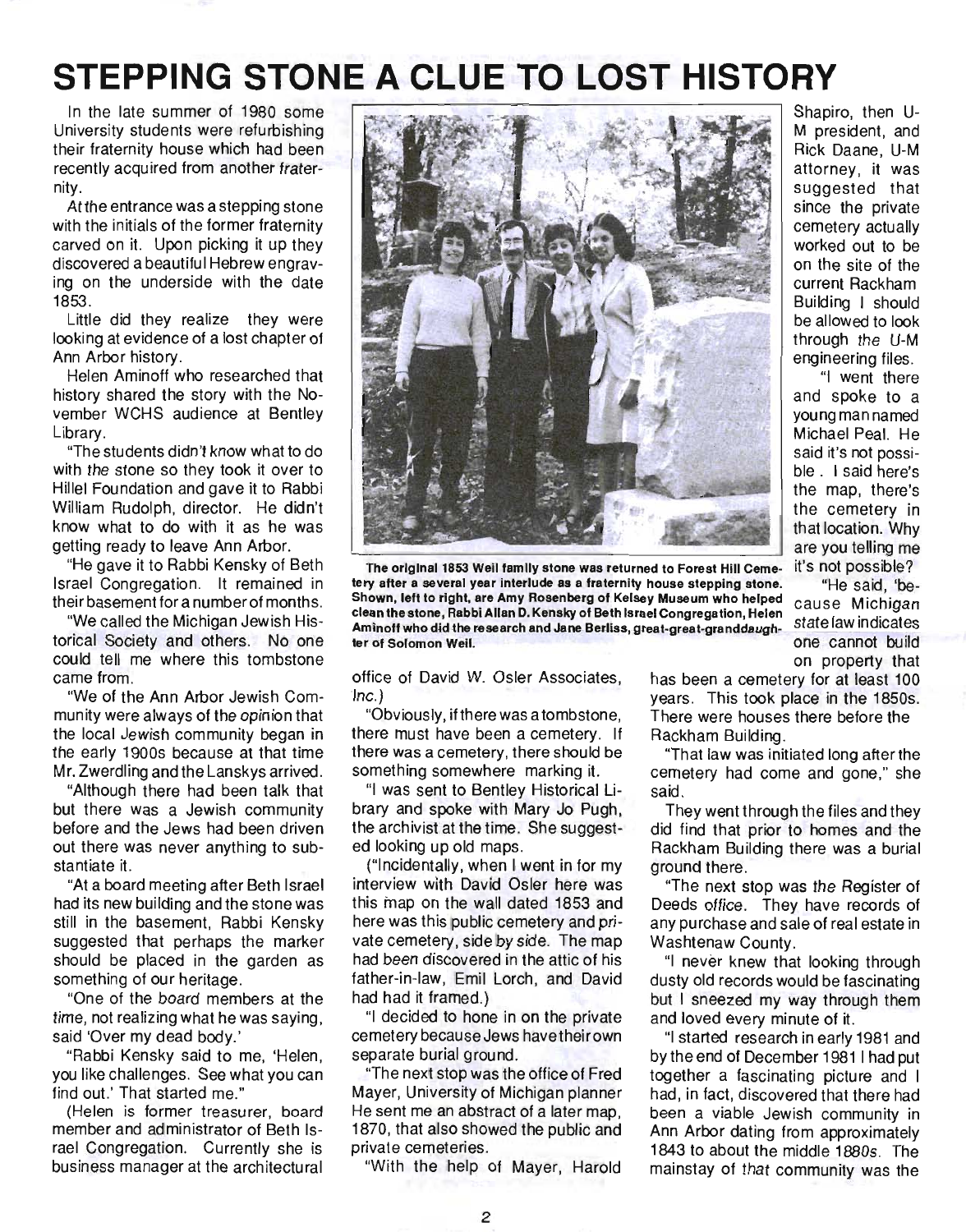Weil family.

"We determined that some of the members of the family had gone on to Detroit and Chicago. We placed an advertisement in the Jewish News in Detroit and the Chicago Sentinel asking if anyone had information on the Weil family.

"It was picked up by the Ann Arbor News. They came and interviewed me. An article was published on a Sunday in January 1982.

"That very same weekend a young woman named Jane Berliss came here to continue her studies. It was the very first newspaper she picked up here.

"She opens it up and sees the name Solomon Weil--he was her great-greatgrandfather . She called me up. She became an honorary member of my family. I became an honorary member of the Weil family.

"As a result of my contact with her we were able to get ahold of the family history. So, together with all the information I had gathered--I went through old Ann Arbor newspapers (the Ann Arbor Argus in those days)at Hatcher Library as well as city directories, deeds, abstracts, research at Bentley Library- -I was ableto piece together a fantastic story.

"The tombstone came from Forest Hill Cemetery. We must assume--and a lot of this is assumptions--that the students were out one night, reveling a little bit. This stone may have been loose. They picked it up and brought it back to their fraternity house.

"Actually they did us a favor because, had they not, we probably never would have known the beginnings of the Jewish community here. The wind and weather have pretty much obliterated the carvings on the stones that remained at Forest Hill. We did take rubbings from them and have them at Beth Israel.

"As a result of the research we have determined that the 'Private Cemetery' in Ann Arbor was, in fact, the first Jewish cemetery in the state of Michigan. As a result, we have a state historical marker on the Rackham Building site at the southwest corner of Huron and Fletcher.

' ''The story begins with Joseph Weil and his wife, Fannie. The family had their origins in Spain and the family



Forest Hili Cemetery view. Well Family stone in center foreground.

name was Levi. During the Spanish Inquisition they fled and changed the name to Weil, an anagram of Levi.

"They went to France and lived there for many years. When things became inhospitable for Jews in France they moved to what is today Czechoslovakia. It was part of the Austro-Hungarian Empire.

''''Emperor Franz Joseph ruled at the time. He welcomed them on one condition--that they send their children to public school as well as to Jewish schools.

"They had more freedom there but they were always trying to better themselves. They had visions of free air to breathe, free soil on which to stand and free opportunities to achieve in America.

"Why did they come to Ann Arbor? Washtenaw County was the fifth county in the state to be organized. It was known for wonderful fertile farming. There was a very fine German community, not Jewish, but they had similar cultural background and language.

"Joseph and his wife, Fannie , had seven sons. Two died in early childhood. Fannie passed away while the children were still young. Joseph remarried. His second wife was Sarah Stein. They had no children.

"The first of the five sons to come was the second son, Solomon, to try his hand at farming. He came with his wife and brother-in-law. He started out as a peddler. There is an 1845 deed to land they purchased in Pontiac, Michigan.

"The next brother, Moses, came, but

left farming and opened up a trading shop.

"The third brother to come, Marcus, the youngest, joined Moses. He was the bookkeeper. Finally the other two brothers came. Two were farming and peddling.

"The next to youngest son, Jacob, was the most educated. He had studied and trained to be a rab-

bi. He spoke numerous languages, especially French. He apparently was a very good extemporaneous speaker

and he was very pleasant and helpful. He joined the two brothers in the shop. The other two by then had given up

farming. They joined the three in the shop and it became J. (for Joseph) Weil and Brothers. They decided to follow a motto in the family--in unity there is strength. They stayed together.

The shop became known as the French Shoppe, the reason being Jacob would go out and exchange supplies for goods and skins and he spoke French to Canadians and Indians.

"In the 1850 census you see all the brothers. They all had arrived by 1848. Later they sent. for their folks. By the time the father arrived in 1860 he was 83 years old. He died by 1863.

"According to the family history they asked him to bring with them the sacred Torah scrolls. We have visions of them arriving in Detroit and taking a carriage to Ann Arbor, all the time bearing the sacred scrolls in their arms.

"The Weil brothers were a core Jewish community. In orderto have formal prayer you need ten men--a 'minyan.' The first services were held in the homes of the brothers, originally 1848-50 in Lower Town where Leopold and Solomon Weil had a home.

"Later, when they each had their own home, they met at their homes on Washington and Huron Streets. Then, when the parents came with the sacred scrolls, the scrolls were held in the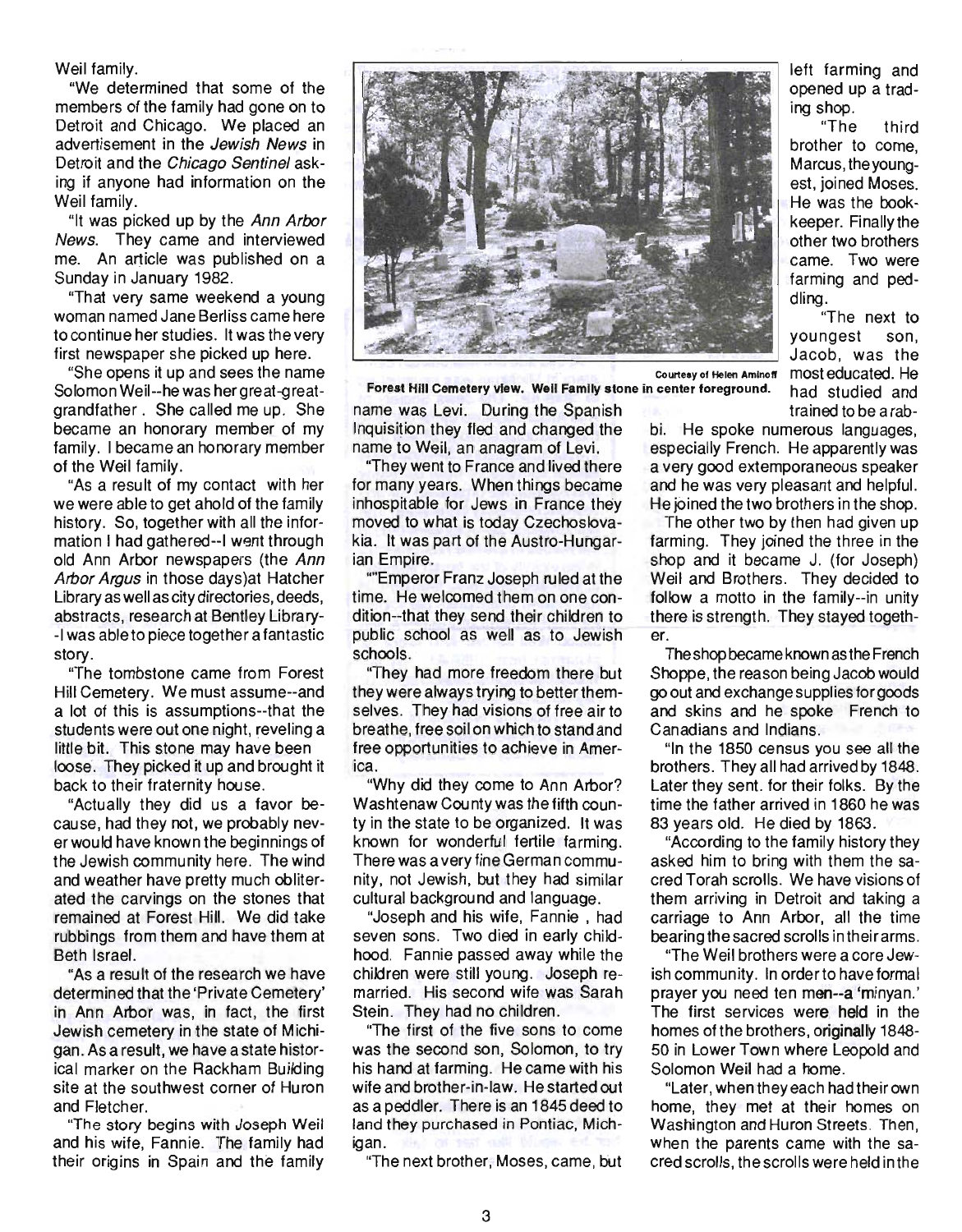parents home and services held there.

"So the first official synagogue in Ann Arbor was located at 300 West Washington Street.

"The 1850 census shows all the brothers and friends living under the same roof. In 1854-55 they opened a tannery. They decided that this was the way to go.--there was a need for it and the business thrived.

"By 1860 they were listed as tanners and each had his own home. There were other Jewish families too. The Fantles had a dry goods store somewhere on Main Street. Others too were here for a while and went on.

"The Weil family was active in all kinds of community activities. Jacob Weil served Ann Arbor as alderman from 1859-61. Because of his language capability he apparently had been offered the chair of romance languages at the U-M. He also was asked to run for mayor of Ann Arbor. At age 84, the father was a captain in the George Washington Day parade.

"According to an interview given by Jacob Weil, who by that time was in Newark, New Jersey, Jacob said there was a cemetery founded in 1848 or '49 but that the date and description on the deed were wrong.

"Moses Weil's wife passed away in 1853 and he was left with two young sons. At that time the tanning business was spreading out to Chicago and New York. Moses traveled a lot to Chicago and married his second wife there. By 1860 they had children of their own and they had moved to Chicago. It wasn't very long before the other brothers followed except Jacob.

"The great fire in Chicago in 1871 destroyed their tannery in Chicago but there was another branch that remained. Moses took seriously ill from smoke inhalation and died in 1880.

"The family still had holdings in Ann Arbor, so his last will and testament is filed in the Register of Deeds office. He left everything to his second wife and children by his second wife.

"He didn't leave anything to the first two sons, not because he loved them less but because he had spent large sums of money on their education and upbringing.

"At that time the oldest son was in Keokuk, Iowa, which at that time was the site ofthe first medical school in the United States."

"When the Weils all left in 1884, '85, '86 we can only surmise that they were the nucleus that held it together. The last of the families here were Sondheim and Fantle. They went off to Minnesota."

She cited an anti-Semitic advertisement that appeared on the front page of the Argus January 14, 1852 as evidence of an inhospitable climate.

### **TEXT OF MARKER**

At this site the first Jewish cemetery in Michigan was established in 1848-49. The Jews Society of Ann Arbor acquired burial rights to this land adjacent to what was then the public cemetery. Severalyears earlier immigrants from Germany and Austria had organized the first Jewishcommunityinthestate. The first religious services were held in the homes of the five Weil brothers in the vicinity of the family tannery, J. Weil and Brothers. Members of the Jewish community participated in all aspects of the city's life. Jacob Weil served Ann Arbor as alderman from 1859-61. By the 1880s this original Jewish community no longer existed.

"In 1900 the remains of those buried here were reinterred in Ann Arbor's Forest Hill Cemetery."

"It was headed 'OPPOSITION TO JEWS." It was run by a William O'Hara who ran a dry goods store and took great pains to point out that his goods were not 'of the eastern shop-worn slop work variety,' obviously directed at his Jewish competitors.

"So there was anti-Semitism at the time but not enough to drive the Jews away," she commented. (President Susan Wineberg ran across the same ad while going through old papers and it was followed a week later with a rebuttal ad.)

"In response to the advertisements asking information about the Weil family that Mrs. Aminoff placed, a young man from Detroit called her and told her he would like her to talk to his grandmother, Lillian Smith.

"I went to interview her. First I asked her how a nice Jewish lady comes up with a name like Smith.

"She said her husband's family were coppersmiths and their name at the time was Kuperschmidt. When he came to Detroit he had to write his name on all the papers and it was too long he complained to his father. He wanted it shortened.

"The father apparently wrote the name Kuper on one piece of paper, 'Schmidt (Smith)'on the other, dropped them into a hat and the son picked one. That was how they became Smith. They could have become Kuper.

Lillian Smith was, in fact, a descendant of the Lansky family, some of whom live in Ann Arbor today. I'm sure you all remember Lansky's junk yard. They came to Ann Arbor in 1895 by way of Canada, and went first to Ohio.

"Why come to Ann Arbor? Lillian Smith, who was two years old when they came, said her family had heard it was a beautiful place to live. Then in a few years Mr. Zwerdling came and they were the roots of the present day Jewish community.

"The few stones that were in the Jewish Cemetery were transferred to Forest Hill cemetery about 1900 so they knew there had been a Jewish community.

"The cemetery itself was originally part of the Nowland farm. It came through a land grant. In 1832 Mr. Nowland donated part of the farm for a cemetery where Felch Park now is.

"In 1839, Mr. Morgan, a prominent Ann Arborite who owned a lot of land, bought the Nowland property.

"The deed indicated the Jews had purchased it in 1853. The deed was not recorded until 1870. There is a mistake in the description. It was actually in Block 1 south of Huron in Range 12 east but the deed described it as in Block 3 south.

"There is also a mistake in the year it was established. We have evidence of burials earlier than 1853. There were no more transactions until 1873.

"We believe as the Weils left they decided they had to protect the graves. It apparently had been a loose arrangement before so they obtained a deed and it was back dated.

"In 1899 there was a transaction with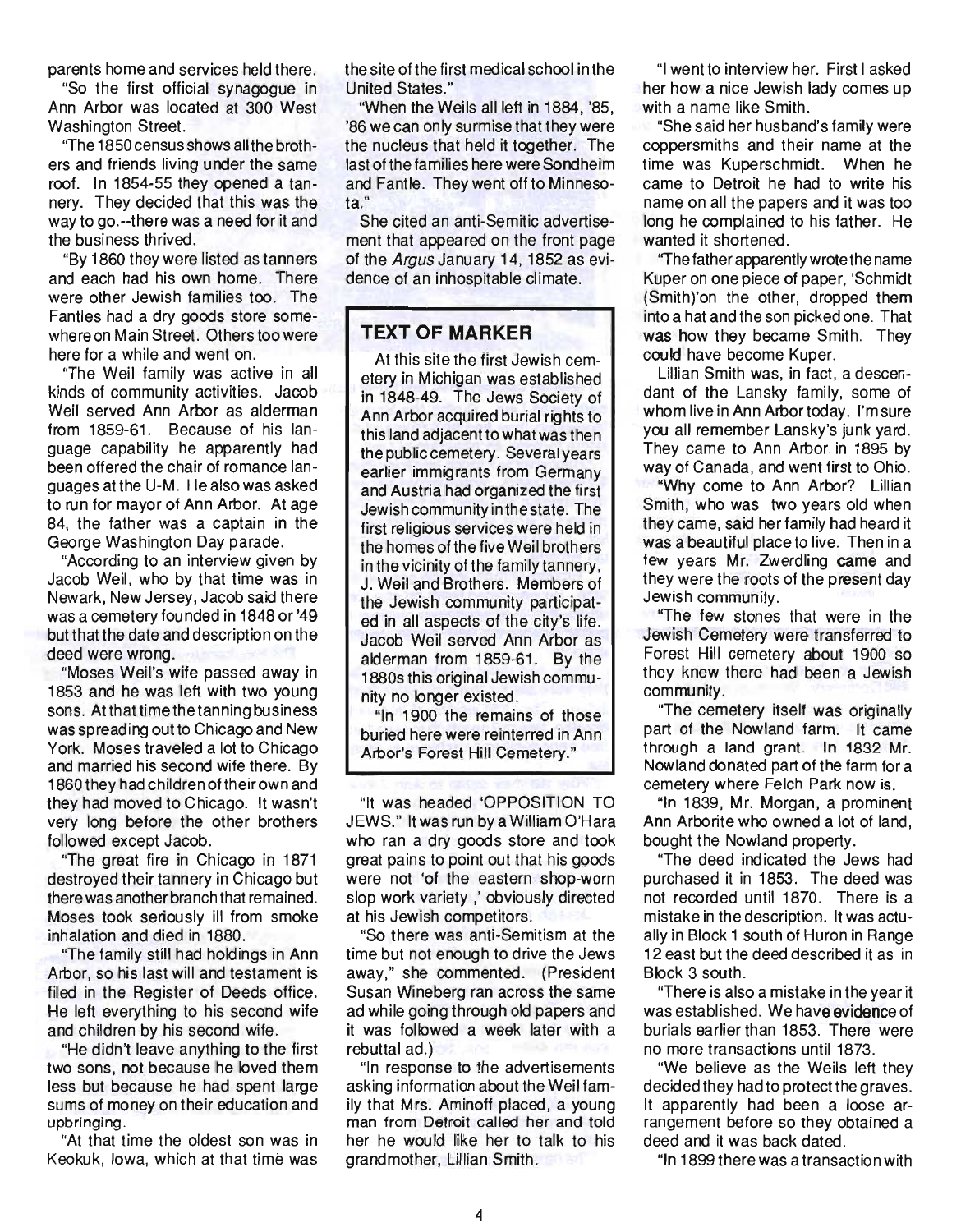a Mr. Samuel Langsdorf and Weil executors permitting moving ofthe graves from the Private Cemetery to Forest Hill for a consideration of \$1, provided that they get an equal number of graves and the headstones be replaced at the site in Forest Hill.

"So the property was sold, houses were built on it. Eventually the U-M purchased the property, the houses were torn down and the Rackham Building built. That is basically the story.

"The Weil stone in Forest Hill lists Fannie, the mother of the five brothers. although she was actually buried in Europe, as well as the second wife, Sarah.

"In 1955 the Ann Arbor Jewish Community established its own cemetery in Arborcrest Memorial Park. There was talk about moving the stones from Forest Hill but we decided not to. Rabbi Kensky felt they had been disturbed enough.

"Until I did the research, Temple Beth EI in Detroit had actually claimed to be the site of the first Jewish cemetery in Michigan.

"Leonard Simons, who is active in the historical society in Detroit, had said when they applied for a marker they were aware there was a cemetery in Ann Arbor but they thought it was a private one-family cemetery and they didn't consider it entitled.

"But when I did my research, I found the deed indicates the Weils acted on behalf of the Jews Society of Ann Arbor. On the basis of that we got our state historical marker."

"There were ten lots purchased in the Private Cemetery and ten burials were documented by going through the newspapers. In Forest Hill we can only document six burials.

"We can only assume either they got lost in the move or, as is well known in those days, they were stolen by the medical students to be used for medithose days, they were stolen t<br>medical students to be used for<br>cal purposes."



#### **'WHAT IS IT?' GAME OFFERED SCHOOLS, GROUPS**

WCHS offers a traveling exhibit of small artifacts, set up as a humorous "What is it? game to schools for children and another for adults. They are available for classes and meetings. Information: Arlene Schmid, 665-8773.

### HOW TO JOIN

Send name, address and phone number with check or money order payable to WCHS Membership, c/o Patty Creal, Treasurer, P.O. Box 3336, Ann Arbor, MI48106-3336.

Annual dues are individual , \$15; couple/family, \$25; student or se $nior.(60+)$ , \$10; senior couple (one 60+). \$19; business/association, \$50; patron, \$100. Information: 662-9092.



## **CERTIFICATES OFFERED**

Hand lettered certificates are offered free of charge, framed if desired, by WCHS to organizations, businesses, schools, etc. for milestone anniversaries. Information: 663-8826.

## **ARTIFACTS TO DONATE?**

Anyone wishing to donate an artifact to WCHS should contact Judy Chrisman, collections chair, at 769-7859 or by mail, 1809 Dexter Ave., Ann Arbor, MI 48103.

|                     | <b>CLASSROOM SPEAKERS NEEDED</b>                                         |                                                                                                                |
|---------------------|--------------------------------------------------------------------------|----------------------------------------------------------------------------------------------------------------|
|                     | any aspect of local, Michigan or American history please return form to: | Please see page 1 story about Laura McNab. If you would be willing to help by presenting classroom talks about |
|                     | <b>WCHS</b>                                                              |                                                                                                                |
|                     | Post Office Box 3336                                                     |                                                                                                                |
|                     | Ann Arbor, MI 48106-3336                                                 |                                                                                                                |
|                     | For more information call Laura at 313 / 699-8515                        |                                                                                                                |
|                     |                                                                          |                                                                                                                |
| Name: $\frac{1}{2}$ |                                                                          |                                                                                                                |
|                     |                                                                          |                                                                                                                |
|                     |                                                                          |                                                                                                                |
|                     |                                                                          |                                                                                                                |
|                     | $\mathsf{Topic}(\mathbf{s})$ . Topic(s)                                  |                                                                                                                |
|                     |                                                                          |                                                                                                                |